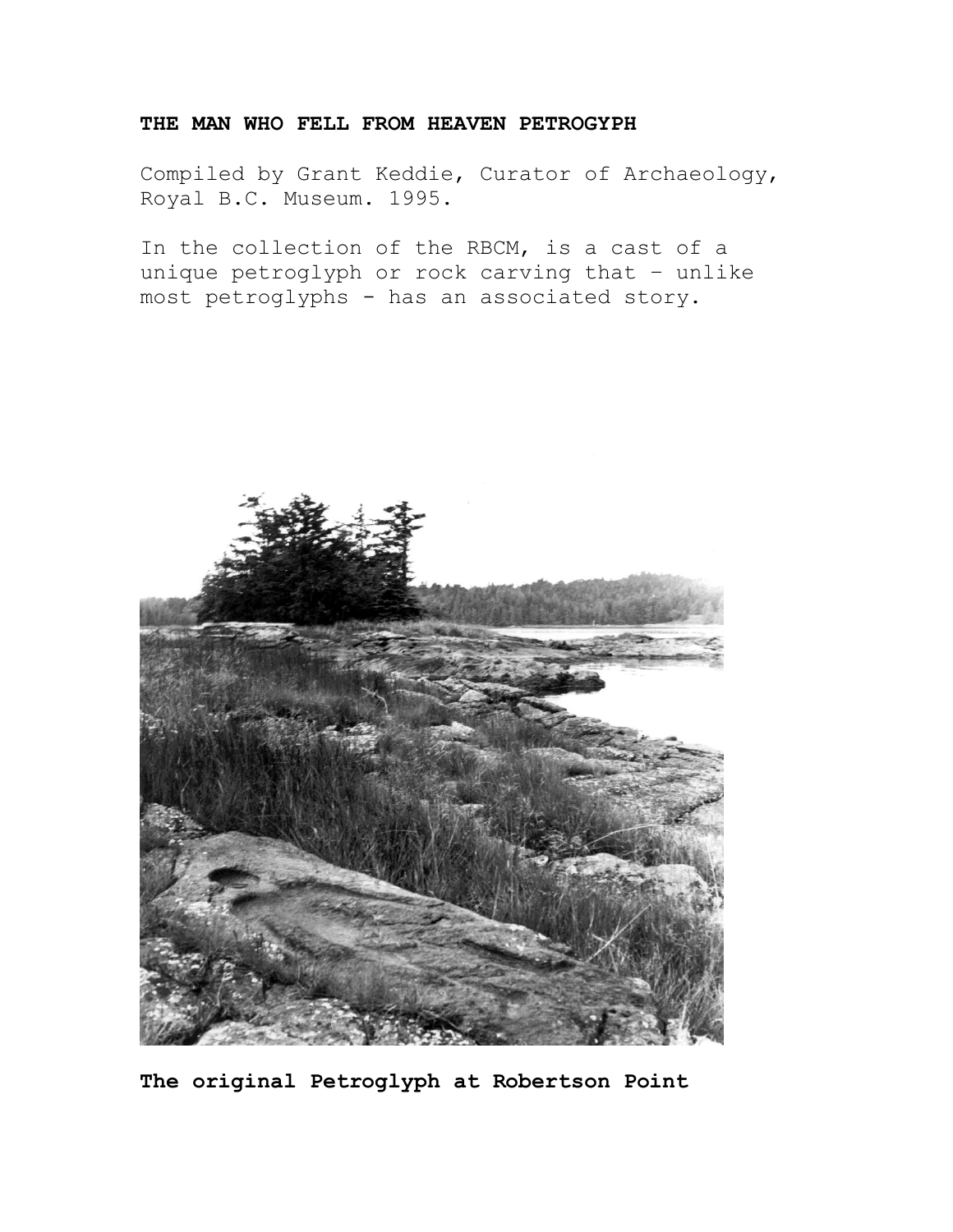This story was recorded by Harlan I. Smith in 1936. The location, archaeological site GbTo-39, is on Robertson Point on the Metlakatla First Nation Reserve near Prince Rupert, British Columbia:

"The origin of this petroglyph is explained by some of the Tsimshian Indians in the following story. An important Indian man, to astonish the people, said he was going up to the sky. He disappeared, but came back home some days later as he could not stay hid very long for lack of food. He explained to the people that he had fallen through the sky and struck the earth. To prove this he took the Indians to this rock sculpture and said that it was the dent he made when he fell from heaven. He really sculptured it himself while hiding.

According to another story this sculpture was made where the body of a drowned Indian was found."



**Close-up of Original Petroglyph**